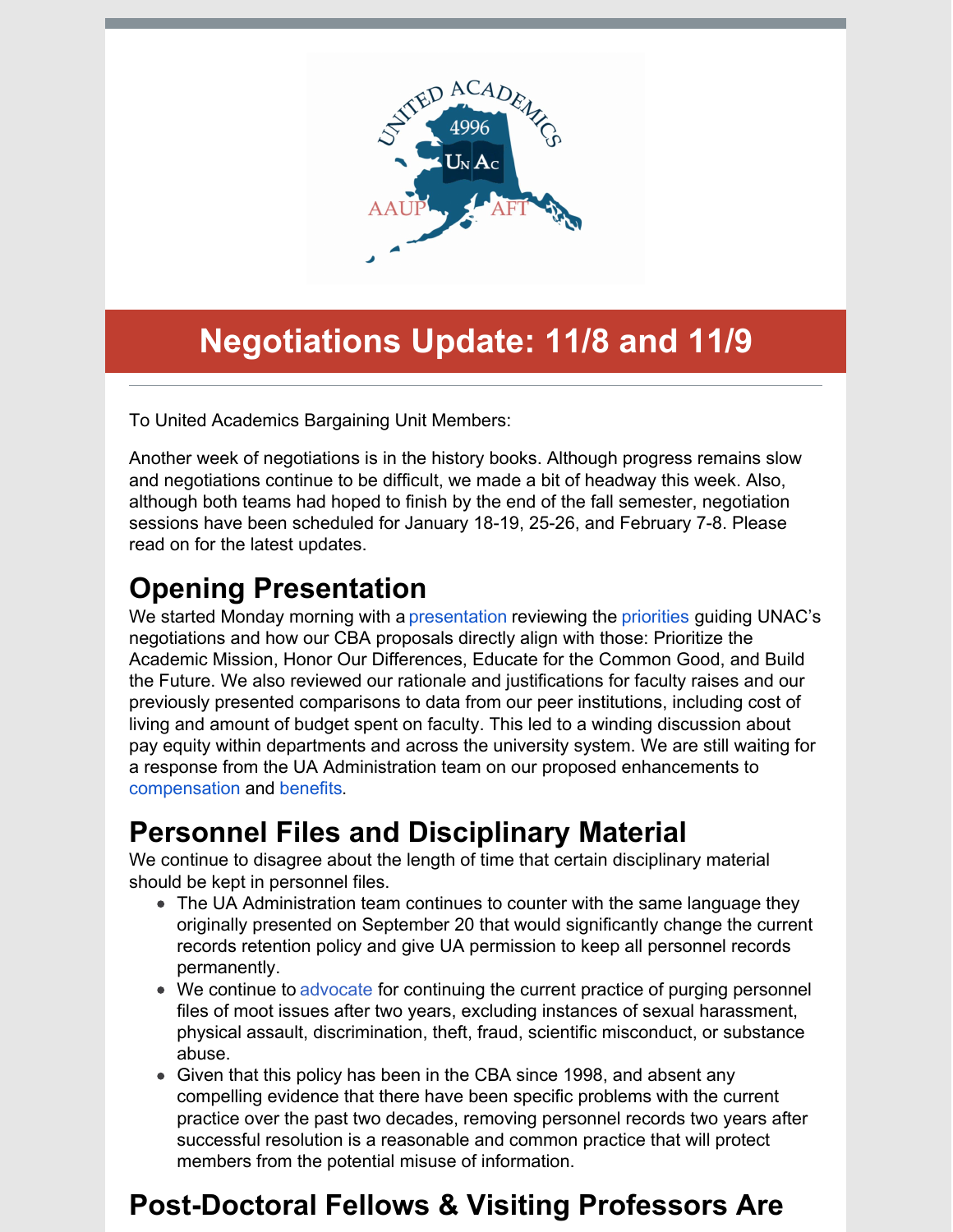### **Members Immediately**

Despite a clear Alaska Labor Relations Agency (ALRA) ruling to back UNAC's proposal, the two teams continue to disagree about when [post-doctoral](http://unitedacademics.net/wp-content/uploads/2021/11/Article-3-UNAC-Counter-11-9.pdf) fellows and visiting professors become members of our bargaining unit.

- Due to the merger of UNAC and UAFT in 2018, the United Academics team seeks to update the new CBA to reflect the current definition of "bargaining unit member" as [defined](https://files.constantcontact.com/4d5d67b2801/b7768dbb-c2c5-4cf5-acd2-e29c31e97af2.pdf) by ALRA (p. 8) to specifically include all post-doctoral fellows and visiting professors/instructors as members of our bargaining unit.
- The UA Administration team continues to insist that the new CBA should retain the outdated pre-merger definition of bargaining unit member, which excludes post-doctoral fellows and visiting professors during their first years of employment.
- The UA Administration's proposal directly contradicts ALRA's legally binding ruling. They have defended this by claiming that their outdated language was "negotiated," despite having made the opposite argument regarding membership issues after the Supreme Court's JANUS v. AFSCME decision.

## **Tentative Small Gains (relevant articles are not yet TA'd)**

- UA Administration has agreed not to revoke the payroll deduction of dues without written consent from faculty who have previously opted in as active members. This means that the sunset clause in [Article](http://unitedacademics.net/wp-content/uploads/2021/11/Article-4-UNAC-Counter-11-9.pdf) 4 will be removed.
- Both teams have agreed to strike the term 'travel' from the allowable use of professional development funds in [Article](http://unitedacademics.net/wp-content/uploads/2021/11/Article-5-UNAC-Counter-11-2.pdf) 5. By removing this restriction, these funds will now be available for our bargaining unit members to attend virtual conferences and other types of professional development that don't require travel. This helps ensure equal access to these funds for all of our bargaining unit members.
- While the exact timing is still under discussion, UA Administration has agreed to send all new faculty the following information:
	- notification of UNAC bargaining unit representation
	- opt-in voluntary membership
	- link to the CBA

## **Status of CBA Articles**

#### **UNAC needs to respond to:**

- Article 1 (Agreement and Duration)
- Article 5 (UNAC Representatives and Privileges, Release Time)
- Article 9 (Faculty Status: Appointment, Evaluation, Promotion, Tenure, and Termination)

\**We can't provide links to the UA Administration team's proposals due to a confidentiality clause they've included on their drafts.*

#### **UA needs to respond to**:

- [Article](http://unitedacademics.net/wp-content/uploads/2021/11/Art-2-UNAC-Counter-10-25-1.pdf) 2 (Purpose)
- [Article](http://unitedacademics.net/wp-content/uploads/2021/11/Article-3-UNAC-Counter-11-9.pdf) 3 (Recognition)
- [Article](http://unitedacademics.net/wp-content/uploads/2021/11/Article-4-UNAC-Counter-11-9.pdf) 4 (Membership and Voluntary Dues Deduction)
- [Article](http://unitedacademics.net/wp-content/uploads/2021/10/Article-6-UNAC-Counter-10-19.pdf) 6 (Academic Freedom and Responsibility)
- [Article](http://unitedacademics.net/wp-content/uploads/2021/11/Article-7-UNAC-counterproposal-11-1.pdf) 7 (Resolution of Disputes)
- [Article](http://unitedacademics.net/wp-content/uploads/2021/11/Article-12-UNAC-counter-11-9.pdf) 12 (Personnel Files)
- [Article](http://unitedacademics.net/wp-content/uploads/2021/11/Article-13-UNAC-Counter-11-1-21.pdf) 13 (Workload)
- [Article](http://unitedacademics.net/wp-content/uploads/2021/10/Article-15-UNAC-proposal-10-18.pdf) 15 (Compensation)
- [Article](http://unitedacademics.net/wp-content/uploads/2021/10/Article-16-UNAC-10-19.pdf) 16 (Personnel Benefits)
- [Article](http://unitedacademics.net/wp-content/uploads/2021/11/Article-17-UNAC-counterproposal-10-26.pdf) 17 (Working Conditions)

# **CALLS TO ACTION**

## **Email Your Administrators and the Board of Regents**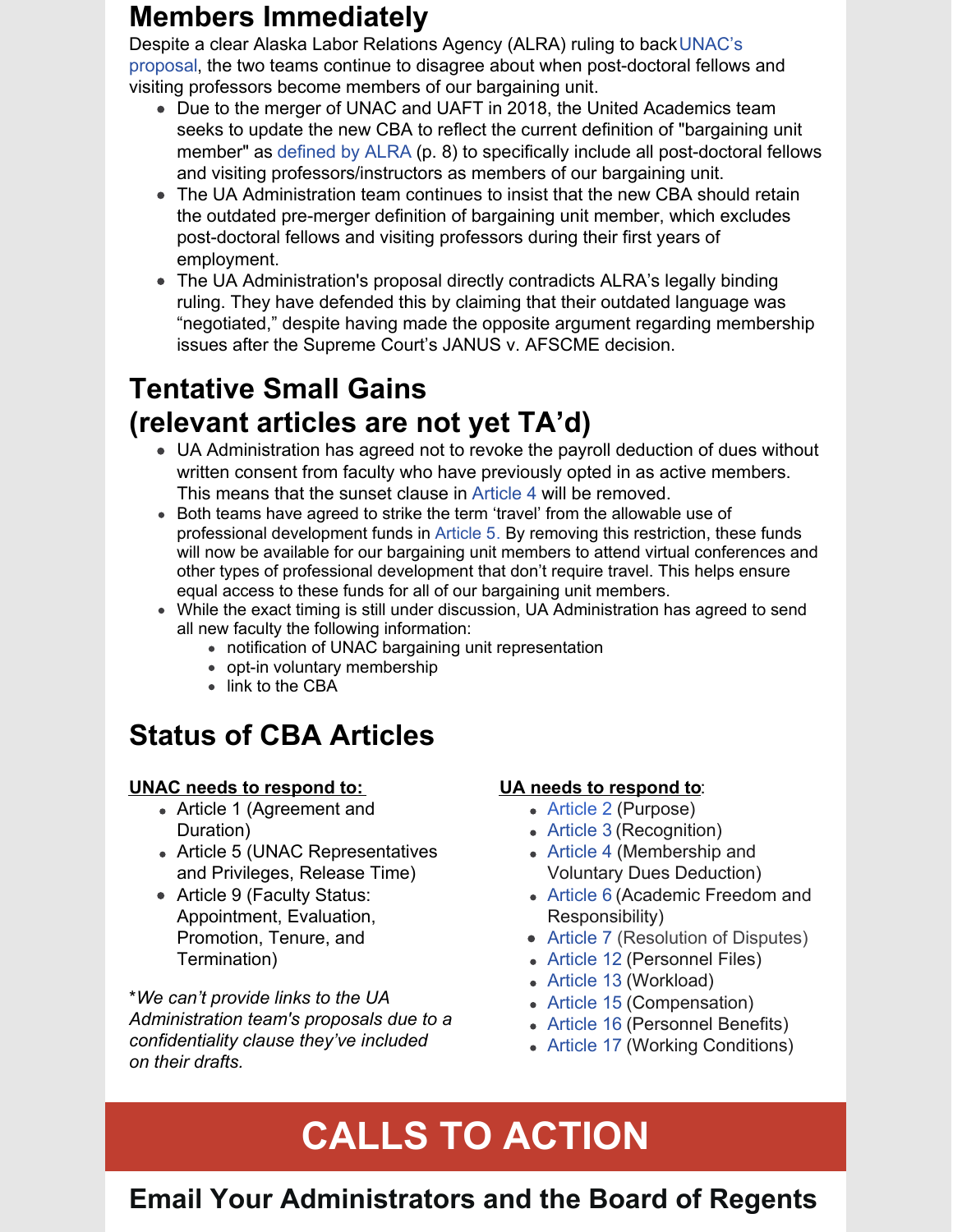Send emails to your chancellor and [provost,](mailto:ua-bor@alaska.edu) [Interim-President](mailto:ua.president@alaska.edu) Pitney, and the Board of Regents stating that the UA Administration's team is not responding promptly nor directly to UNAC's proposals, and this will directly result in the delayed ratification of a new CBA by our active membership. In addition, write to them about your particular concerns about items we are negotiating, or just let them know you support the United Academic's negotiation team.

## **Use the UNAC Logo for your Profile Picture**

#### **To make the UNAC logo be your profile picture:**

- 1. Right click on the image below and select 'save image as'
- 2. Save it to your computer
- 3. Go to your Zoom account and locate your profile
- 4. Click on your current profile picture to change your photo
- 5. Upload the UNAC logo you've saved to your computer
- 6. Click save when you're finished
- 7. Log on to your next Zoom meeting

If you follow this process, you should be able to turn our logo into your Zoom profile picture. We hope you'll use it when you attend negotiations and other work-related meetings.



## **UNAC CONTACTS**

Lead Negotiator - Tony Rickard, Ph.D. UAF tony.rickard@unac4996ak.com

President - Abel [Bult-ito](mailto:abultito@alaska.edu), Ph.D. UAF abel.bult.ito@unac4996ak.com

Treasurer - Nelta [Edwards](mailto:nelta.edwards@alaska.edu), Ph.D. UAA nelta.edwards@unac4996ak.com

Secretary - [Charla](mailto:charla.brown@alaska.edu) Brown, Ph.D. UAS charla.brown@unac4996ak.com

UAA Organizational VP - Tara [Palmer](mailto:tmsmith@alaska.edu) tara.palmer@unac4996ak.com

UAS Organizational VP - Lisa [Hoferkamp](mailto:lisa.hoferkamp@alaska.edu), Ph.D. lisa.hoferkamp@unac4996ak.com

UAF Organizational VP - Mara [Bacsujlaky](mailto:mara.bacsujlaky@alaska.edu) mara.bacsujlaky@unac4996ak.com

Extended Sites Organizational VP - Rick [McDonald](mailto:ramcdonald@alaska.edu) rick.mcdonald@unac4996ak.com

Contract Manager - [Melanie](mailto:melanie.arthur@unac4996ak.com) Arthur, Ph.D. melanie.arthur@unac4996ak.com